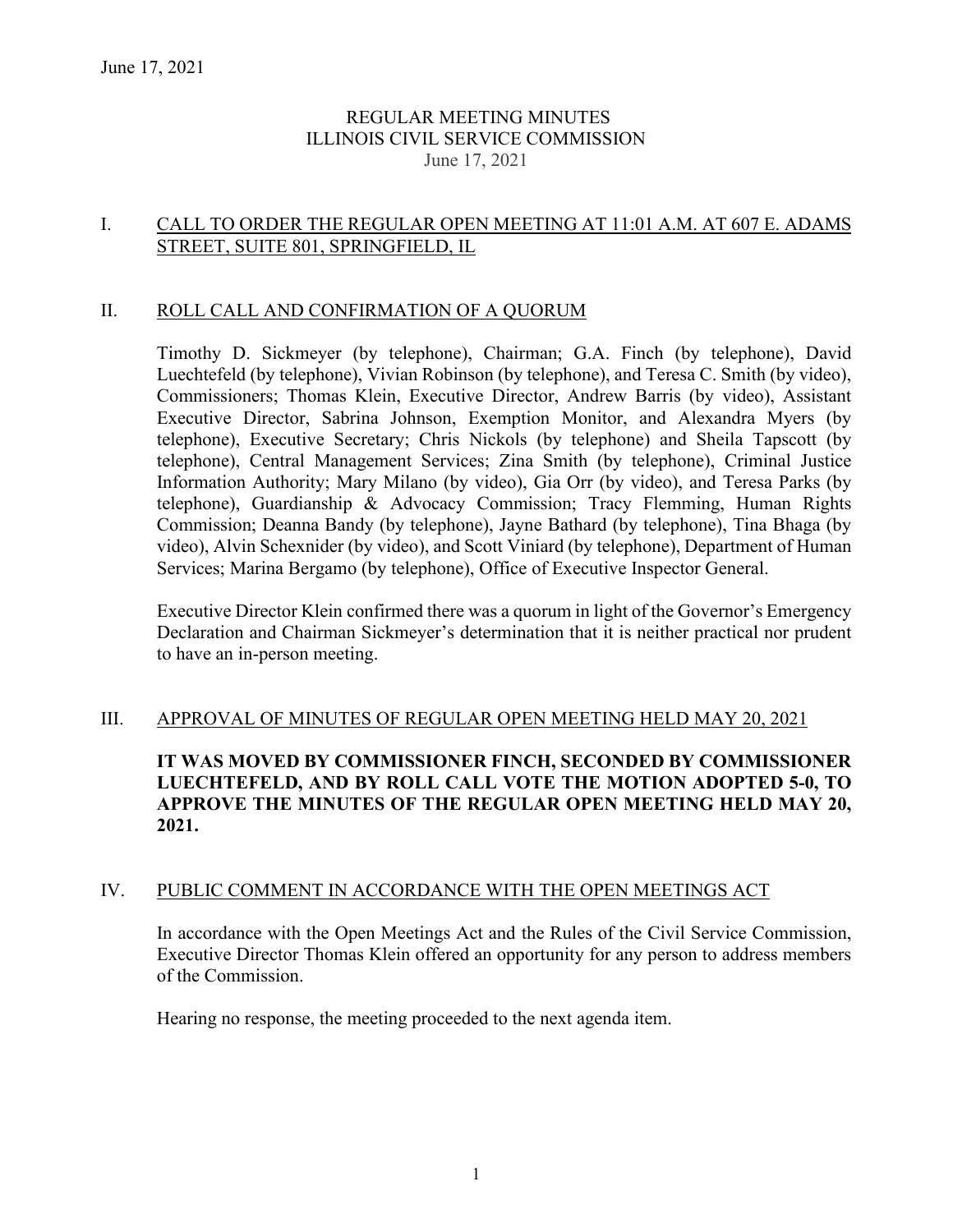# V. EXEMPTIONS UNDER SECTION 4d(3) OF THE PERSONNEL CODE

### **A. Governing Rule – Section 1.142 Jurisdiction B Exemptions**

- a) The Civil Service Commission shall exercise its judgment when determining whether a position qualifies for exemption from Jurisdiction B under Section 4d(3) of the Personnel Code. The Commission will consider any or all of the following factors inherent in the position and any other factors deemed relevant to the request for exemption:
	- 1) The amount and scope of principal policy making authority;
	- 2) The amount and scope of principal policy administering authority;
	- 3) The amount of independent authority to represent the agency, board or commission to individuals, legislators, organizations or other agencies relative to programmatic responsibilities;
	- 4) The capability to bind the agency, board or commission to a course of action;
	- 5) The nature of the program for which the position has principal policy responsibility;
	- 6) The placement of the position on the organizational chart of the agency, board or commission;
	- 7) The mission, size and geographical scope of the organizational entity or program within the agency, board or commission to which the position is allocated or detailed.
- b) The Commission may, upon its own action after 30 days' notice to the Director of Central Management Services or upon the recommendation of the Director of the Department of Central Management Services, rescind the exemption of any position that no longer meets the requirements for exemption set forth in subsection (a). However, rescission of an exemption shall be approved after the Commission has determined that an adequate level of managerial control exists in exempt status that will insure responsive and accountable administrative control of the programs of the agency, board or commission.
- c) For all positions currently exempt by action of the Commission, the Director of Central Management Services shall inform the Commission promptly in writing of all changes in essential functions, reporting structure, working title, work location, position title, position number or specialized knowledge, skills, abilities, licensure or certification.
- d) Prior to granting an exemption from Jurisdiction B under Section 4d(3) of the Personnel Code, the Commission will notify the incumbent of the position, if any, of its proposed action. The incumbent may appear at the Commission meeting at which action is to be taken and present objections to the exemption request.

(Source: Amended at 34 Ill. Reg. 3485, effective March 3, 2010)

\* \* \*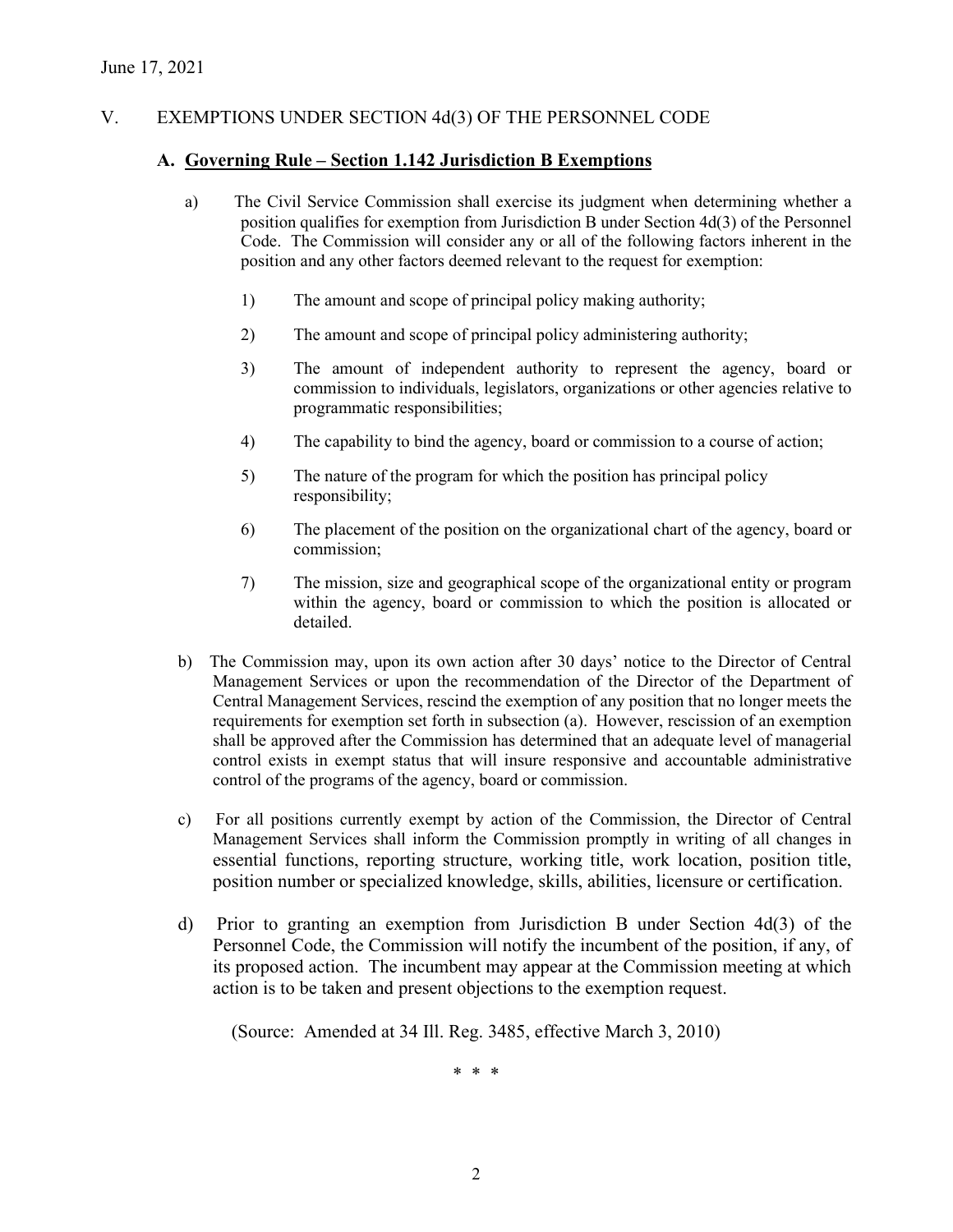# **B. Requests for 4d(3) Exemption**

- $\triangleright$  Exemption Monitor Sabrina Johnson indicated that Item B was a request for a Chief Fiscal & Human Resources Officer at Human Rights Commission (HRC), a position that reports to the Executive Director. This position serves as Chief Fiscal Officer for HRC and for the Torture Inquiry and Relief Commission. It oversees, directs and controls budget preparations and controls allocation of expenditures, makes fiscal related recommendations, prepares fiscal reports and financial statements and all fiscal operations. This position serves as a spokesperson for HRC and the Executive Director and serves as the Human Resources Manager. Staff recommended this exemption request be granted.
- $\triangleright$  Exemption Monitor Ms. Johnson indicated that Item C was a request for a State Homelessness Chief at the Department of Human Services, a position that reports to the Secretary. This position formulates and implements policy and procedures relative to ending and preventing homelessness for the State of Illinois, serve as a spokesperson regarding homelessness prevention related issues, and is a representative with staff, local governments, legislatures, the general public and the community, and other governmental entities. Staff recommended this exemption request be granted.
- Exemption Monitor Ms. Johnson indicated Items  $D1 D4$  are positions at the Illinois Law Enforcement Training & Standards Board (PTB). These four positions were established or clarified to be in compliance with P.A. 101-0652, Safe-T Act. Staff recommended these exemption requests be granted.

Item D1 was a request for a Chief Legal Counsel, who reports to the Executive Director. This position oversees all legal work pertaining to police officer qualifications, operations of the agency, contracts, along with being a policy-making administrator and principal administrator, and serves as a spokesperson for the Executive Director, Chairman and Board.

Item D2 was a request for a Chief Fiscal Officer, who reports to the Deputy Director of Operations, who reports to the Executive Director. This position is a principal policy formulating administrator for fiscal management that formulates policies, procedures and guidelines regarding fiscal resources and represents the Executive Director and Board regarding fiscal management programs.

Item D3 was a request for an Associate Director of Information Services, who reports to the Deputy Director of Operations, who reports to the Executive Director. This position has the authority to commit resources or take operational actions for information services. This position is a principal policy-formulation administrator and develops, formulates and implements agency-wide policies, procedures and guidelines regarding information technology.

Chairman Timothy Sickmeyer inquired if this was a stand-alone position within Department of Innovation and Technology (DoIT) and are other agencies going to start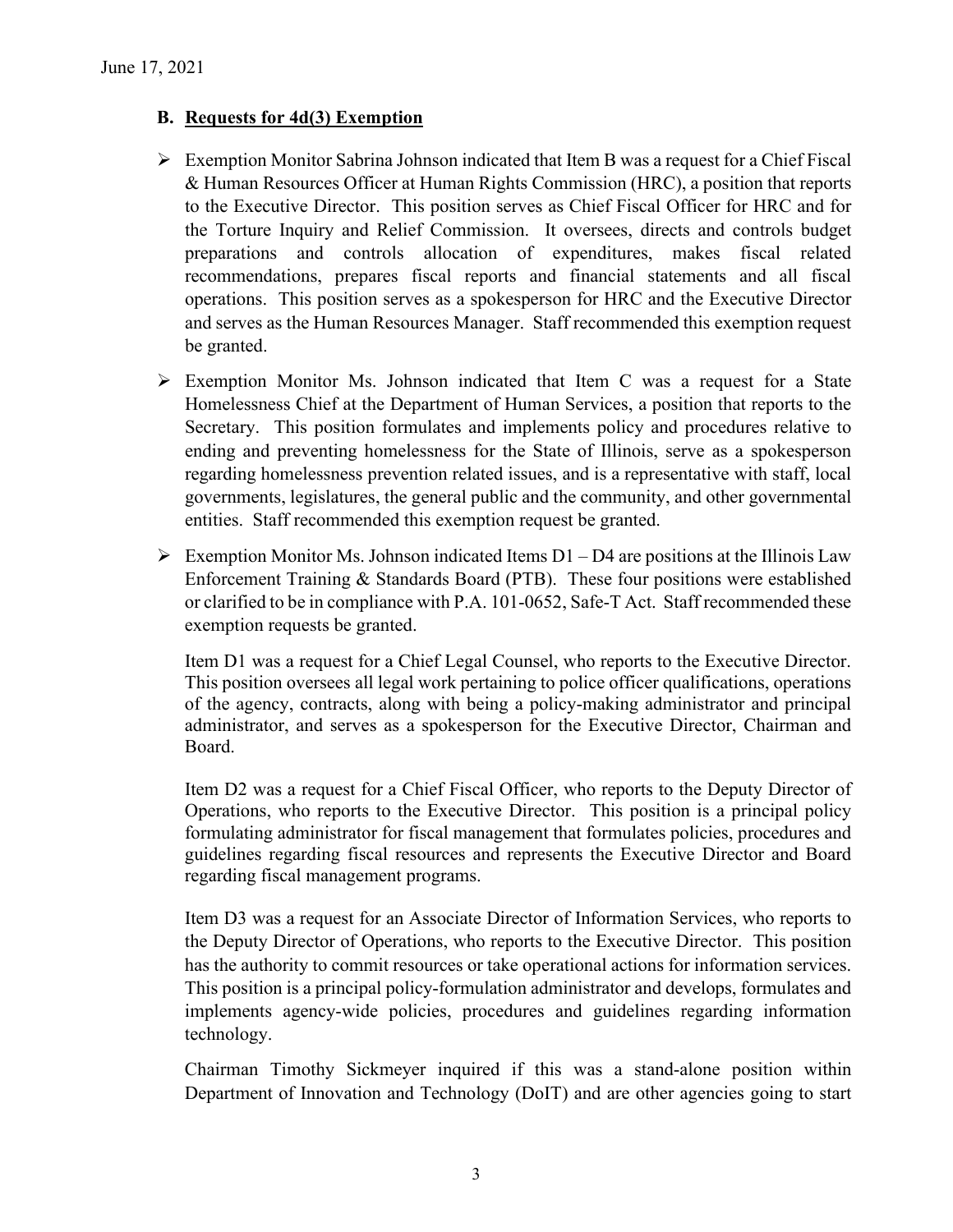moving their IT positions back to their agency. Exemption Monitor Ms. Johnson responded that this position would specialize in law enforcement training and PTB will keep this position. Executive Director Thomas Klein asked if PTB could explain why the position would not be part of DoIT. Ellen Petty, Human Resources & Labor Relations Manager with PTB, indicated PTB does not fall under the DoIT umbrella. Commissioner Teresa Smith inquired if DoIT is aware of this position and Ms. Petty indicated PTB classifications communicated with DoIT for some clarifications and everyone is on board with it. Sheila Tapscott, Acting Classification Program Manager with Central Management Services, indicated this was discussed with DoIT, CMS, and PTB; PTB is not under the umbrella of DoIT, which is why this position was established, and DoIT knows about it.

Item D4 was a request for a Deputy Director of Training, who reports to the Executive Director. This position serves as a policy making official, implementing statewide policies and serves as a liaison to other branches of state government regarding the Board's training functions and programs. This position serves as spokesperson for the Executive Director, assist with legislative issues and policy making issues for the Board's training division.

# **IT WAS MOVED BY COMMISSIONER ROBINSON, SECONDED BY COMMISSIONER FINCH, AND BY ROLL CALL VOTE THE MOTION ADOPTED 5-0 TO GRANT THE 4d(3) EXEMPTION REQUEST FOR THE FOLLOWING POSITIONS:**

- **B: Chief Fiscal & Human Resources Officer (HRC)**
- **C: State Homelessness Chief (DHS)**
- **D1: Chief Legal Counsel (PTB)**
- **D2: Chief Fiscal Officer (PTB)**
- **D3: Associate Director of Information Services (PTB)**
- **D4: Deputy Director of Training (PTB)**

# **B. Illinois Human Rights Commission – Proposed Exemption**

| <b>Position Number</b>  | 40070-50-01-000-10-01                  |
|-------------------------|----------------------------------------|
| <b>Functional Title</b> | Chief Fiscal & Human Resources Officer |
| Incumbent               | Vacant                                 |
| Supervisor              | <b>Executive Director</b>              |
| Location                | <b>Cook County</b>                     |

### **C. Illinois Department of Human Services – Proposed Exemption**

| <b>Position Number</b>  | 40070-10-00-000-40-01           |  |
|-------------------------|---------------------------------|--|
| <b>Functional Title</b> | <b>State Homelessness Chief</b> |  |
| Incumbent               | Vacant                          |  |
| Supervisor              | Secretary                       |  |
| Location                | <b>Cook County</b>              |  |

**D1. Illinois Law Enforcement Training & Standards Board – Proposed Exemption**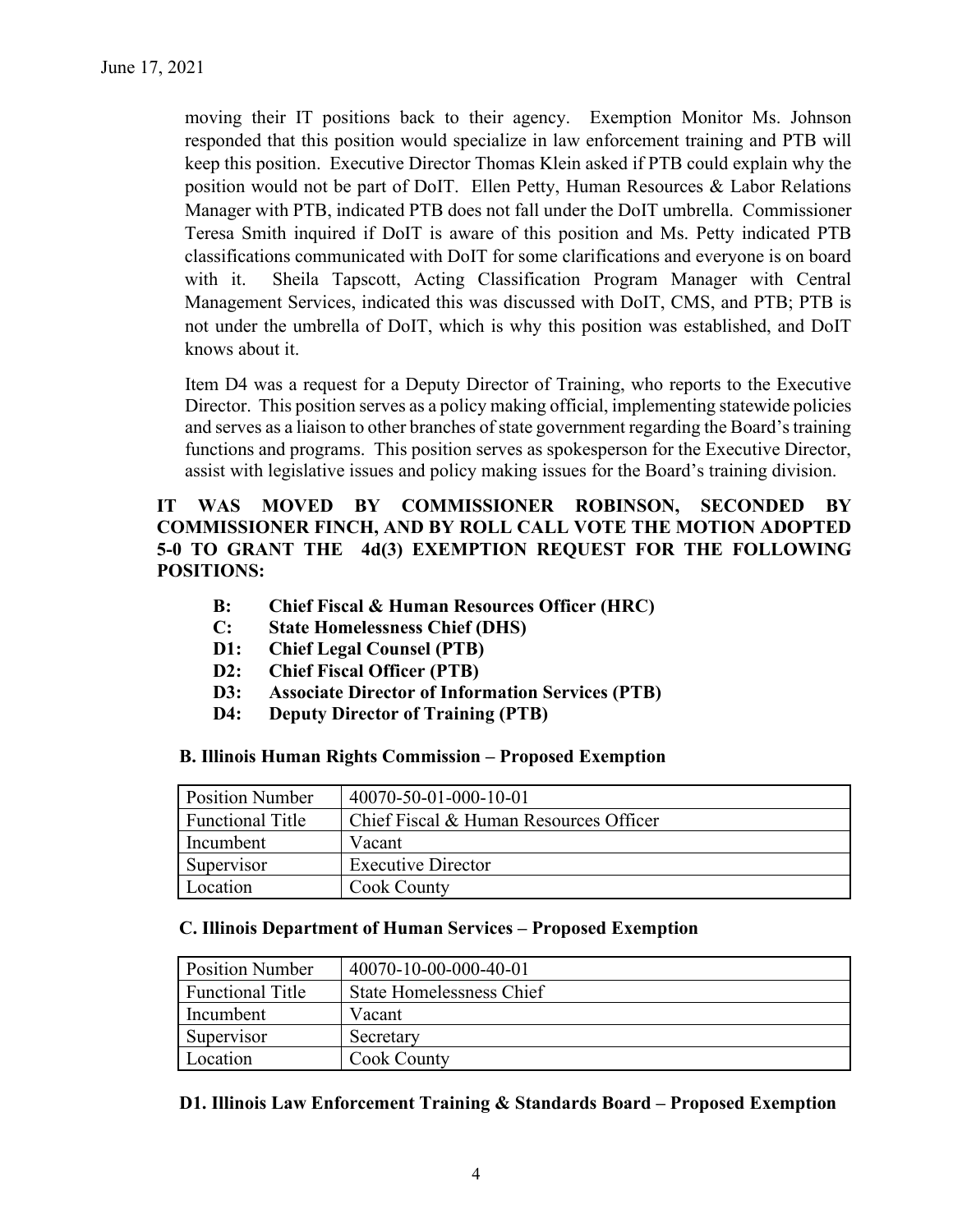| <b>Position Number</b>  | 37015-50-88-000-01-01     |
|-------------------------|---------------------------|
| <b>Functional Title</b> | Chief Legal Counsel       |
| Incumbent               | John Keigher              |
| Supervisor              | <b>Executive Director</b> |
| Location                | <b>Sangamon County</b>    |

### **D2. Illinois Law Enforcement Training & Standards Board – Proposed Exemption**

| <b>Position Number</b>  | 40070-50-88-120-00-01                                                   |
|-------------------------|-------------------------------------------------------------------------|
| <b>Functional Title</b> | <b>Chief Fiscal Officer</b>                                             |
| Incumbent<br>Vacant     |                                                                         |
| Supervisor              | Deputy Director of Operations, who reports to the Executive<br>Director |
| Location                | <b>Sangamon County</b>                                                  |

### **D3. Illinois Law Enforcement Training & Standards Board – Proposed Exemption**

| <b>Position Number</b>  | 40070-50-88-140-00-01                                       |  |  |  |
|-------------------------|-------------------------------------------------------------|--|--|--|
| <b>Functional Title</b> | <b>Associate Director of Information Services</b>           |  |  |  |
| Incumbent               | Vacant                                                      |  |  |  |
|                         | Deputy Director of Operations, who reports to the Executive |  |  |  |
| Supervisor              | Director                                                    |  |  |  |
| Location                | <b>Sangamon County</b>                                      |  |  |  |

### **D4. Illinois Law Enforcement Training & Standards Board – Proposed Exemption**

| <b>Position Number</b>  | 40070-50-88-200-00-01       |
|-------------------------|-----------------------------|
| <b>Functional Title</b> | Deputy Director of Training |
| Incumbent               | Vacant                      |
| Supervisor              | <b>Executive Director</b>   |
| Location                | <b>Sangamon County</b>      |

# **Proposed Rescission in accordance with Section 1.142(b) of the Rules of the Civil Service Commission**

Section 1.142(b) provides that the Commission may rescind the exemption of positions that no longer meet the requirements for exemption upon the recommendation of the Director of Central Management Services. The determination of rescission of Section 4d(3) exemptions rests with Civil Service Commission. Section 1.142(b) of the Commission Rules provides that rescission of an exemption shall be approved after the Commission has determined that an adequate level of managerial control exists in exempt status that will ensure responsive and accountable administrative control of the programs of the agency.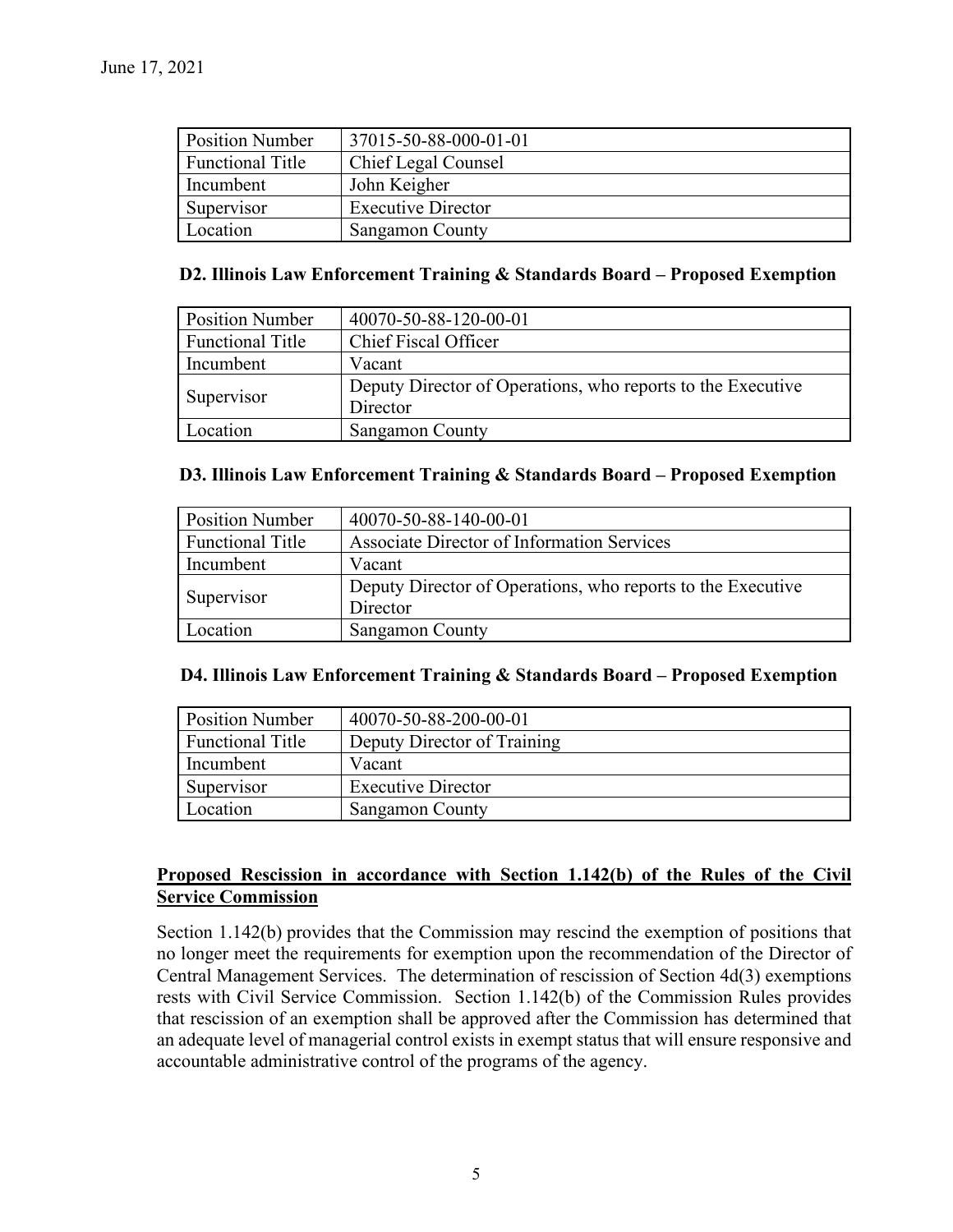$\triangleright$  Items E1 and E2 is a rescission request for the Census Co-Coordinator's at the Department of Human Services (DHS). These exemptions were first approved on August 15, 2019 to expire June 30, 2021. DHS agrees with Central Management Services these exemptions should be rescinded. The 2020 Census has been completed for the State of Illinois; therefore, the positions are no longer needed. Staff recommended approval of these rescissions request.

| <b>Item</b>    | Agency | <b>Position #</b>     | <b>Functional Title</b> | Incumbent  |
|----------------|--------|-----------------------|-------------------------|------------|
| E1             | DHS.   | 40070-10-00-000-20-01 | Census Co-Coordinator   | Oswaldo    |
|                |        |                       |                         | Alvarez    |
| E <sub>2</sub> | DHS    | 40070-10-00-000-21-01 | Census Co-Coordinator   | Marishonto |
|                |        |                       |                         | Wilkerson  |

### **IT WAS MOVED BY COMMISSIONER ROBINSON, SECONDED BY COMMISSIONER SMITH, AND BY ROLL CALL VOTE THE MOTION ADOPTED 5-0 TO RESCIND THE 4d(3) EXEMPTION FOR THE FOLLOWING POSITION:**

- **E1: Census Co-Coordinator (DHS)**
- **E2: Census Co-Coordinator (DHS)**

# **Reclassifications Request in accordance with Section 1.142(b) of the Rules of the Civil Service Commission**

- $\triangleright$  Item F is a reclassification request for the current PSA, Deputy Director / Chief of Staff at the Criminal Justice Information Authority. This position was approved for 4d(3) exemption on April 16, 2020. The position was reclassified, effective May 16, 2021, with the same duties when approved, but adding supervisory duties, making it a SPSA position. The working title has changed to Chief of Staff. This position now supervises other 4d(3) exempt positions. Staff recommended approval of this reclassification request.
- $\triangleright$  Item G is a reclassification request for the current PSA, Director, Community Human Rights Relationships and Resources at Guardianship & Advocacy Commission. This position was approved for 4d(3) exemption on August 15, 2014. This position was reclassified, effective May 16, 2021, with similar duties when approved, adding legislative affair duties and responsibilities, making it a SPSA position. The working title has changed to Director, Community Human Rights Authority / Director of Legislative Affairs. Staff recommended approval of this reclassification request.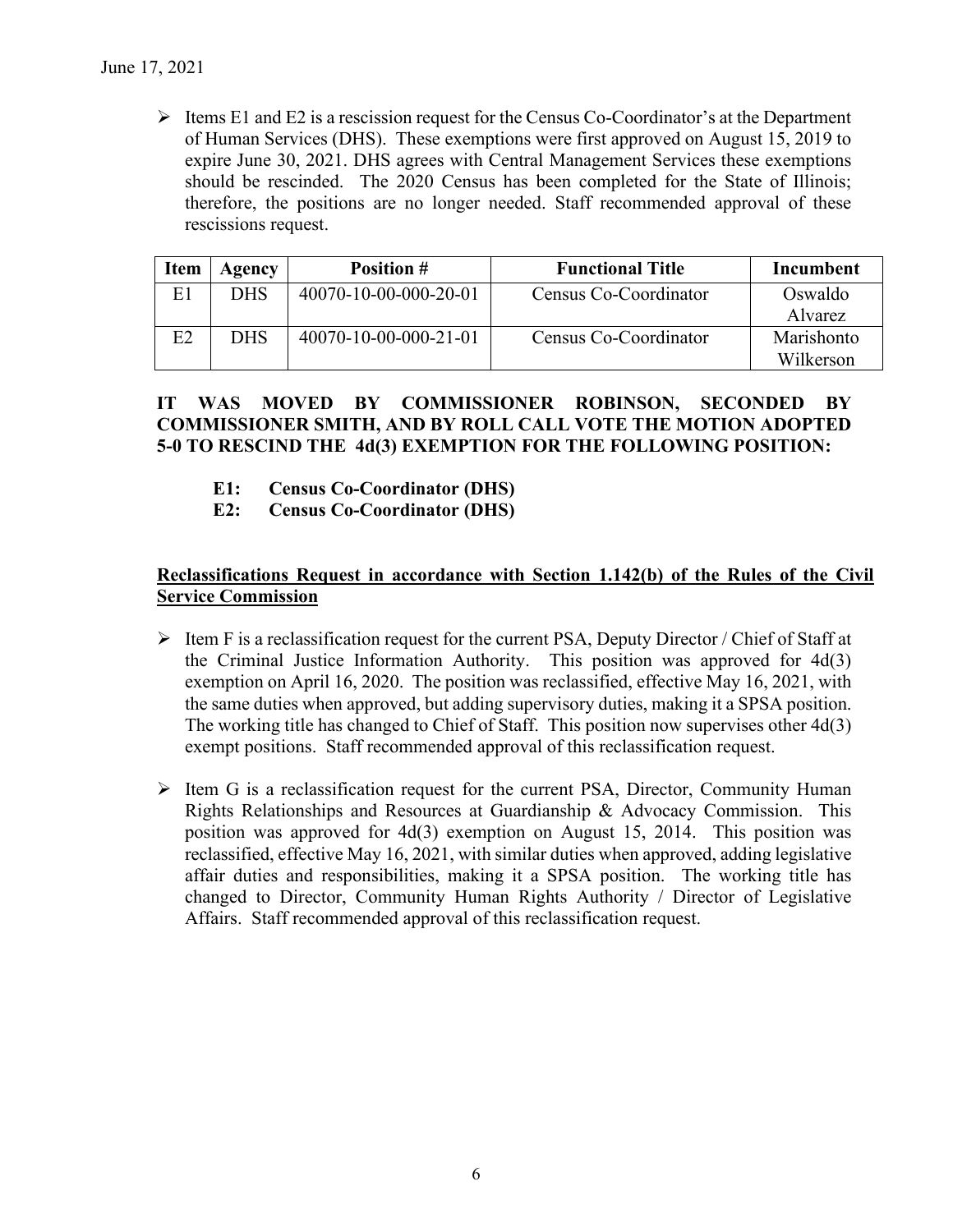| <b>Item</b> | Agency      | <b>Position #</b>     | <b>Functional Title</b>          | Incumbent |
|-------------|-------------|-----------------------|----------------------------------|-----------|
| F           | <b>CJIA</b> | 37015-50-05-000-00-01 | Deputy Director / Chief of Staff | Charise   |
|             |             | to                    | to                               | Williams  |
|             |             | 40070-50-05-000-00-01 | Chief of Staff                   |           |
|             |             |                       |                                  |           |
| G           | <b>GAC</b>  | 37015-50-70-020-00-02 | Director, Community Human        | Gia Orr   |
|             |             | to                    | Rights Relationships &           |           |
|             |             | 40070-50-70-020-00-02 | Resources                        |           |
|             |             |                       | Tо                               |           |
|             |             |                       | Director, Community Human        |           |
|             |             |                       | Rights Authority/Director of     |           |
|             |             |                       | Legislative Affairs              |           |
|             |             |                       |                                  |           |

### **IT WAS MOVED BY COMMISSIONER FINCH, SECONDED BY COMMISSIONER LUECHTEFELD, AND BY ROLL CALL VOTE THE MOTION ADOPTED 5-0 TO RECLASSIFY THE 4d(3) EXEMPTION FOR THE FOLLOWING POSITIONS:**

- **F: Chief of Staff (CJIA)**
- **G: Director, Community Human Rights Authority/Director of Legislative Affairs (GAC)**

# VI. CLASS SPECIFICATIONS

### **A. Governing Rule – Section 1.45 Classification Plan**

The Commission will review the class specifications requiring Commission approval under the Classification Plan and will approve those that meet the requirements of the Personnel Code and Personnel Rules and conform to the following accepted principles of position classification:

- a) The specifications are descriptive of the work being done or that will be done;
- b) Identifiable differentials are set forth among classes that are sufficiently significant to permit the assignment of individual positions to the appropriate class;
- c) Reasonable career promotional opportunities are provided;
- d) The specifications provide a reasonable and valid basis for selection screening by merit examinations;
- e) All requirements of the positions are consistent with classes similar in difficulty, complexity and nature of work; and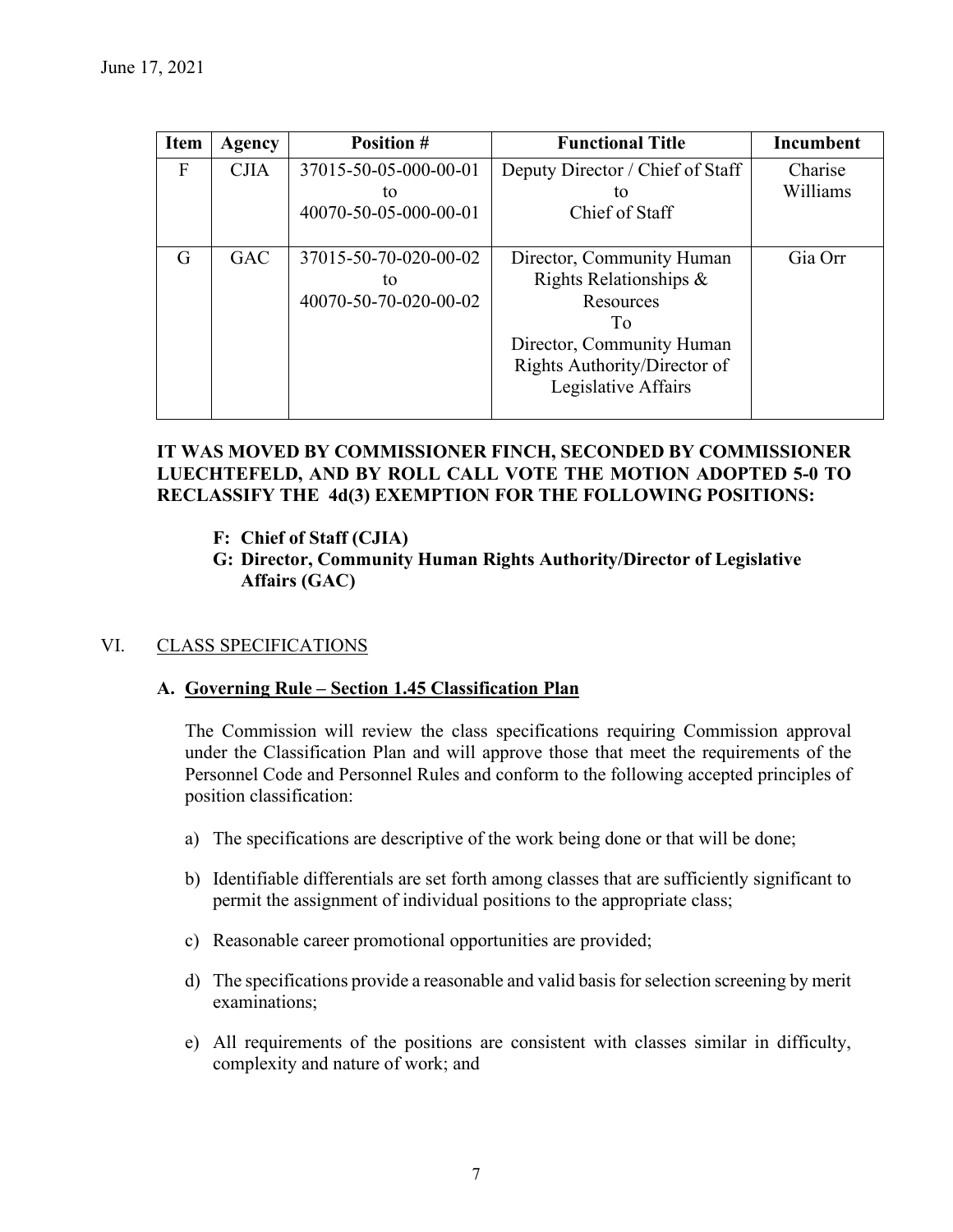f) The relation of the class specifications to any applicable collective bargaining agreement.

**IT WAS MOVED BY COMMISSIONER SMITH, SECONDED BY COMMISSIONER LUECHTEFELD, AND BY ROLL CALL VOTE THE MOTION ADOPTED 5-0 TO DISAPPROVE ANY CLASS SPECIFICATIONS RECEIVED BY THE COMMISSION STAFF NOT CONTAINED IN THIS AGENDA TO ALLOW ADEQUATE STUDY.** 

#### VII. PERSONNEL RULES

#### **A. Civil Service Commission Governing Rule – Section 1.310 Personnel Rules**

The Commission has power to disapprove new rules or amendments to existing rules submitted by the Director of Central Management Services. Such proposed new rules or amendments of existing rules submitted to the Commission shall be accompanied by a report of proceedings attending the prior public hearing required by law with respect to them.

If the Commission does not disapprove new rules or any amendment to existing rules within 30 days following the receipt from the Director of Central Management Services, the new rules or amendments have the force and effect of law after filing by the Director with the Secretary of State.

### **B. None submitted**

**IT WAS MOVED BY COMMISSIONER ROBINSON, SECONDED BY COMMISSIONER SMITH, AND BY ROLL CALL VOTE THE MOTION ADOPTED 5-0 TO DISAPPROVE ANY AMENDMENTS TO PERSONNEL RULES RECEIVED BY THE COMMISSION STAFF BUT NOT CONTAINED IN THIS AGENDA TO ALLOW ADEQUATE STUDY.** 

### VIII. MOTION TO CLOSE A PORTION OF THE MEETING

**EXECUTIVE DIRECTOR THOMAS KLEIN ASKED IF ANY COMMISSIONERS WANTED TO GO INTO CLOSED SESSION TO DISCUSS THE PROPOSAL FOR DECISION. THERE WAS NO MOTION TO MOVE INTO CLOSED SESSON AND THE MEETING CONTINUED.**